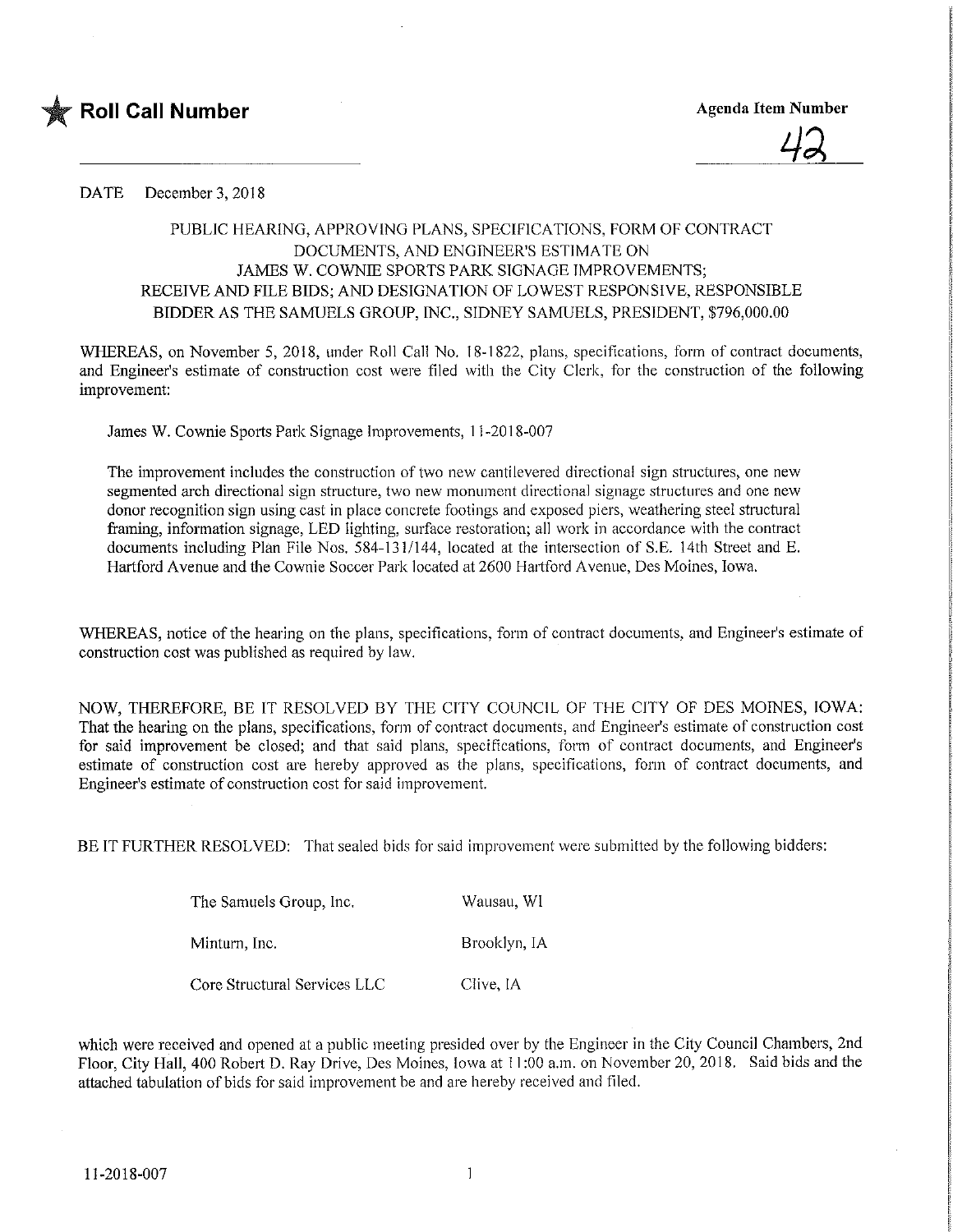

DATE December 3, 2018

BE IT FURTHER RESOLVED: That the Des Moines City Engineer, as the Engineer, has determined that the lowest responsive, responsible bid for the construction of said improvement was submitted by The Samuels Group, Inc., Sidney Samuels, President, 311 Financial Way, Ste 300, Wausau, WI, 54401 in the amount of \$796,000.00, and said bid be and the same is hereby accepted.

BE IT FURTHER RESOLVED: That the bid security of the unsuccessful bidders be and is hereby authorized and directed to be returned in accordance with the Instructions to Bidders.

BE IT FURTHER RESOLVED: That the Engineer is hereby directed to secure execution by the lowest responsible, responsive Bidder and its surety of the contract documents in the form heretofore approved by this Council; that the Engineer is directed to thereafter present said contract documents to this Council for approval and authorization to the Mayor to sign; and that no contract shall be deemed to exist between the City of Des Moines and said Bidder until said contract has been executed by the Bidder, and shall have been approved by this Council and executed by the Mayor and attested to by the City Clerk.

BE IT FURTHER RESOLVED: That the City Council hereby authorizes the necessary road closures for the Project.

(City Council Communication Number  $/ \frac{8}{6}$  ( $\frac{3}{6}$  attached.)

Moved by the contract of the contract of a dopt.

 $FUNDS$ <sup>A</sup> $V$ ATEABLE

Kathleen Vanderpool Deputy City Attorney

Robert L. Fagen //<br>Des Moines Finance Director

Kathleen Vanderpool *I*<br>Deputy City Attorney<br>Deputy City Attorney<br>Des Moines Finance Director<br>Deputy City Attorney<br>Des Moines Finance Director<br>but any gap is pledged to be filled by a personal guarantee; with an additional Funding Source: 2018-2019 CIP, Page Park - 16, Sports Complexes, PK176, Being: \$796,000 in Private Funds, of which not all funding has been raised, but any gap is pledged to be filled by a personal guarantee; with an additional maximum commitment of \$54,000 for unforeseen project expenses, should they arise.

| <b>COUNCIL ACTION</b> | <b>YEAS</b> | <b>NAYS</b> | <b>PASS</b> | <b>ABSENT</b>   |
|-----------------------|-------------|-------------|-------------|-----------------|
| <b>COWNIE</b>         |             |             |             |                 |
| <b>BOESEN</b>         |             |             |             |                 |
| <b>COLEMAN</b>        |             |             |             |                 |
| <b>GATTO</b>          |             |             |             |                 |
| <b>GRAY</b>           |             |             |             |                 |
| <b>MANDELBAUM</b>     |             |             |             |                 |
| <b>WESTERGAARD</b>    |             |             |             |                 |
| <b>TOTAL</b>          |             |             |             |                 |
| <b>MOTION CARRIED</b> |             |             |             | <b>APPROVED</b> |
|                       |             |             |             |                 |

1, Diane Rauh, City Clerk of said City Council, hereby certify that at a meeting of the City Council, held on the above date, among other proceedings the above was adopted.

IN WITNESS WHEREOF, T have hereunto set my hand and affixed my seal the day and year first above written.

Mayor